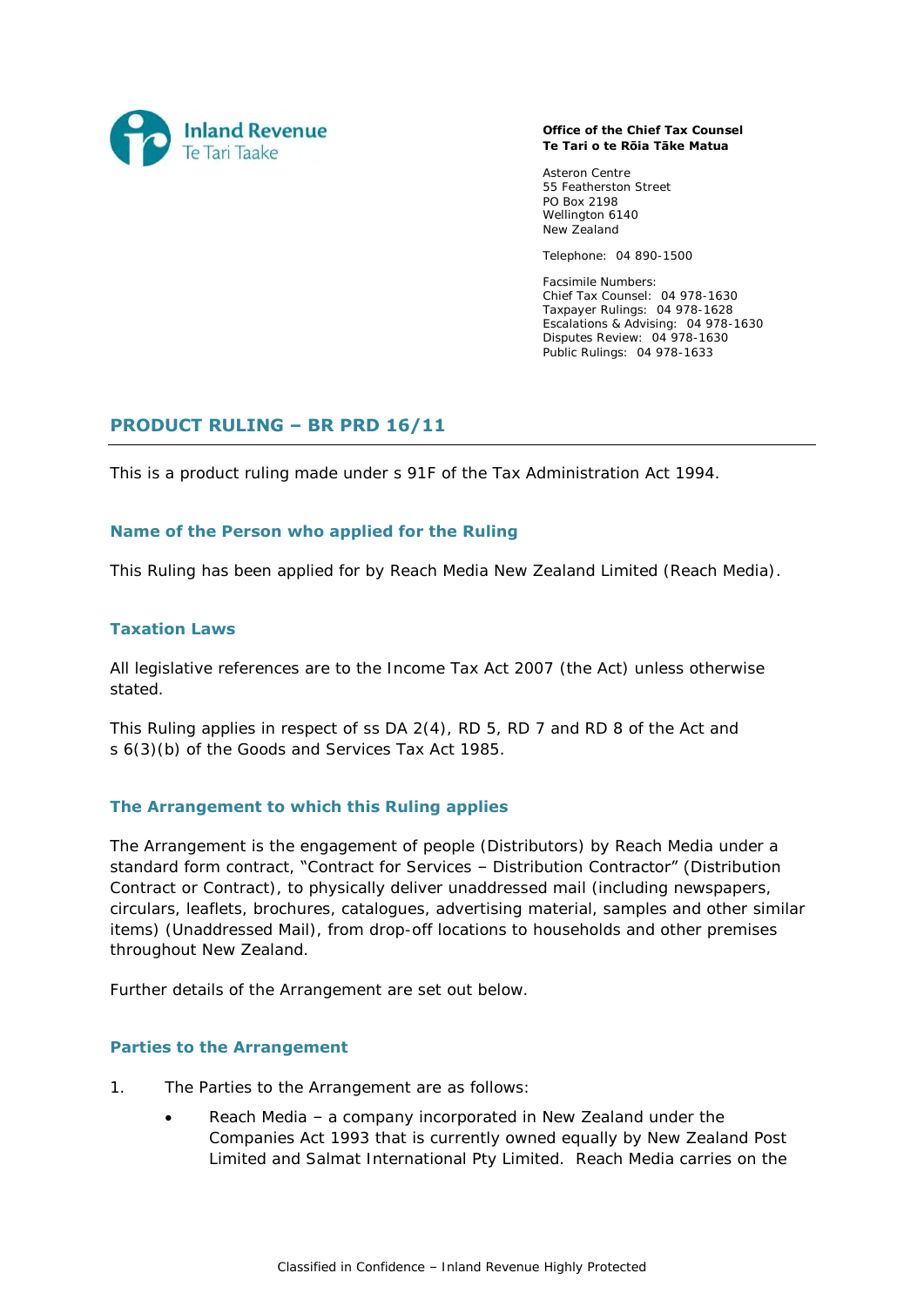

business of distributing and delivering Unaddressed Mail to households and other premises throughout New Zealand.

- Distributors people who physically deliver Unaddressed Mail from the dropoff locations to households and other premises throughout New Zealand.
- 2. Although not technically parties to the Arrangement, Reach Media also contracts with:
	- Supervisors people who oversee the delivery of Unaddressed Mail by Distributors in a defined area and complete related tasks; and
	- Drivers people who use their own vehicles to transport Unaddressed Mail from Reach Media's premises to a series of predetermined drop-off locations.
- 3. Reach Media distributes and delivers only Unaddressed Mail. Reach Media is not involved in the carriage of "letters" (as defined in s 2 of the Postal Services Act 1998) or addressed mail. The Distributors will not be delivering any item that requires Reach Media to be registered as a "postal operator" under the Postal Services Act 1998 (Postal Operator). Reach Media was registered as a Postal Operator, but has subsequently been deregistered.
- 4. Reach Media is currently run by a management team based in Auckland with processing branches throughout the country. Unaddressed Mail is delivered by a network of Distributors, Drivers and Supervisors.
- 5. Reach Media's processes and systems align with industry practice. The industry uses a delivery model of supervisors who co-ordinate the activities of a team of distributors. Drivers, Distributors and Supervisors are paid on a "piece-rate basis" under contracts for services (ie, as independent contractors).

## **Distribution Contract**

- 6. Distributors are engaged under a standard form contract (Distribution Contract) to physically deliver Unaddressed Mail from drop-off locations to households and other premises throughout New Zealand.
- 7. Distributors agree that in providing the services under the Distribution Contract, (Services) they must also read and comply with the procedures set out in Reach Media's online operational manual (Operational Manual). The Operational Manual does not replace or override any of the material terms of the Distribution Contract, and it does not affect the nature of the contractual relationship between Reach Media and the Distributors.
- 8. Specific procedural details referred to in the Distribution Contract and the Operational Manual are also provided in specific delivery instructions given to Distributors before each job (Delivery Instructions). These Delivery Instructions contain information on the particular product being delivered. The Delivery Instructions also provide information to Distributors about any changes that Reach Media has made to the Operational Manual.
- 9. The Distribution Contract will remain materially the same as the version provided to Inland Revenue on 24 June 2016.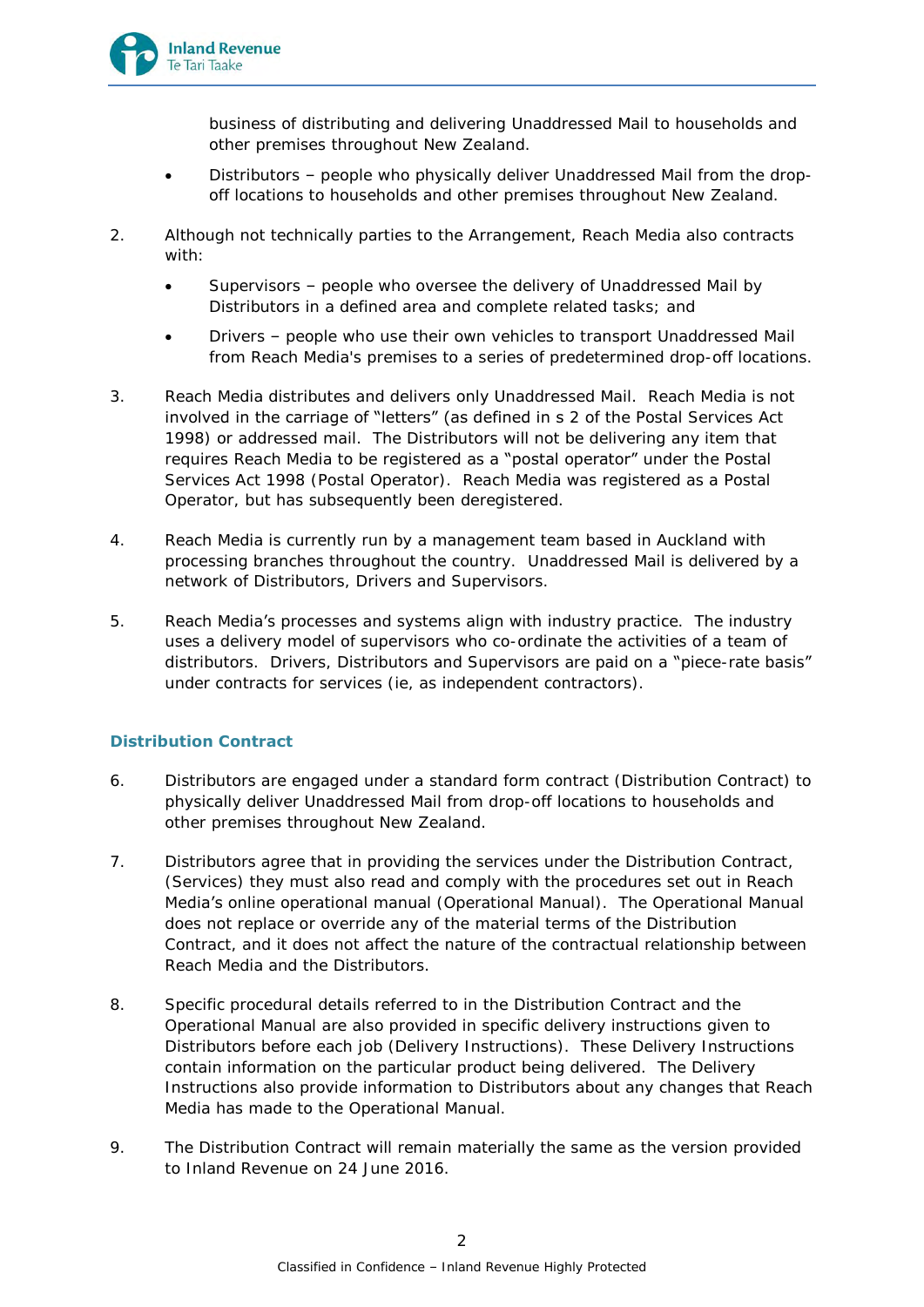

10. The main terms of the Distribution Contract are summarised below.

## *Deliveries*

- 11. The Distribution Contract states that the Distributor agrees to:
	- deliver all the Unaddressed Mail received by the Distributor from Reach Media to the letter boxes in the Distributor's round within the timeframes (Delivery Window) communicated by Reach Media in the Delivery Instructions (exactly when each Distributor completes the deliveries within the Delivery Window is at the Distributor's discretion);
	- make all deliveries in accordance with the delivery guidelines in the Operational Manual (which may be amended by Reach Media from time to time);
	- ensure that any other commitments do not affect the Distributor's obligations to Reach Media; and
	- familiarise themselves with and fully comply with the Operational Manual (and any amendments) and applicable legislation, including that related to tax and health and safety.

## *Payment*

- 12. The Distribution Contract states the following in relation to payment:
	- The Distributor will be paid for performing the Services at the rates set out in Schedule 2 of the Distribution Contract. (Rates are determined by the volume of the Unaddressed Mail deliveries.)
	- These fees are the only amounts payable to the Distributor in respect of the Services and are inclusive of all taxes (except GST) and other duties or levies.
	- Payment will be made by direct credit into the Distributor's bank account fortnightly on a Thursday.
	- Reach Media will provide a "buyer-created invoice" to Distributors within seven days of payment or before payment if an email address has been supplied by the Distributor. The Contract explains that this means Reach Media will create the invoice and send it to the Distributor. The Distributor must not send any invoice to Reach Media.
- 13. Schedule 1 of the Distribution Contract requires Distributors to provide their personal details, bank details and, if they are GST registered, their IRD number.

## *Delivery equipment*

14. The Distribution Contract states that the Distributors are responsible for providing, at their own expense, their own delivery equipment (such as bags, vehicles, footwear, reflective or high-visibility clothing, and wet weather gear). The Distributors are also responsible for ensuring any such equipment is well maintained, safe and fit for its purpose.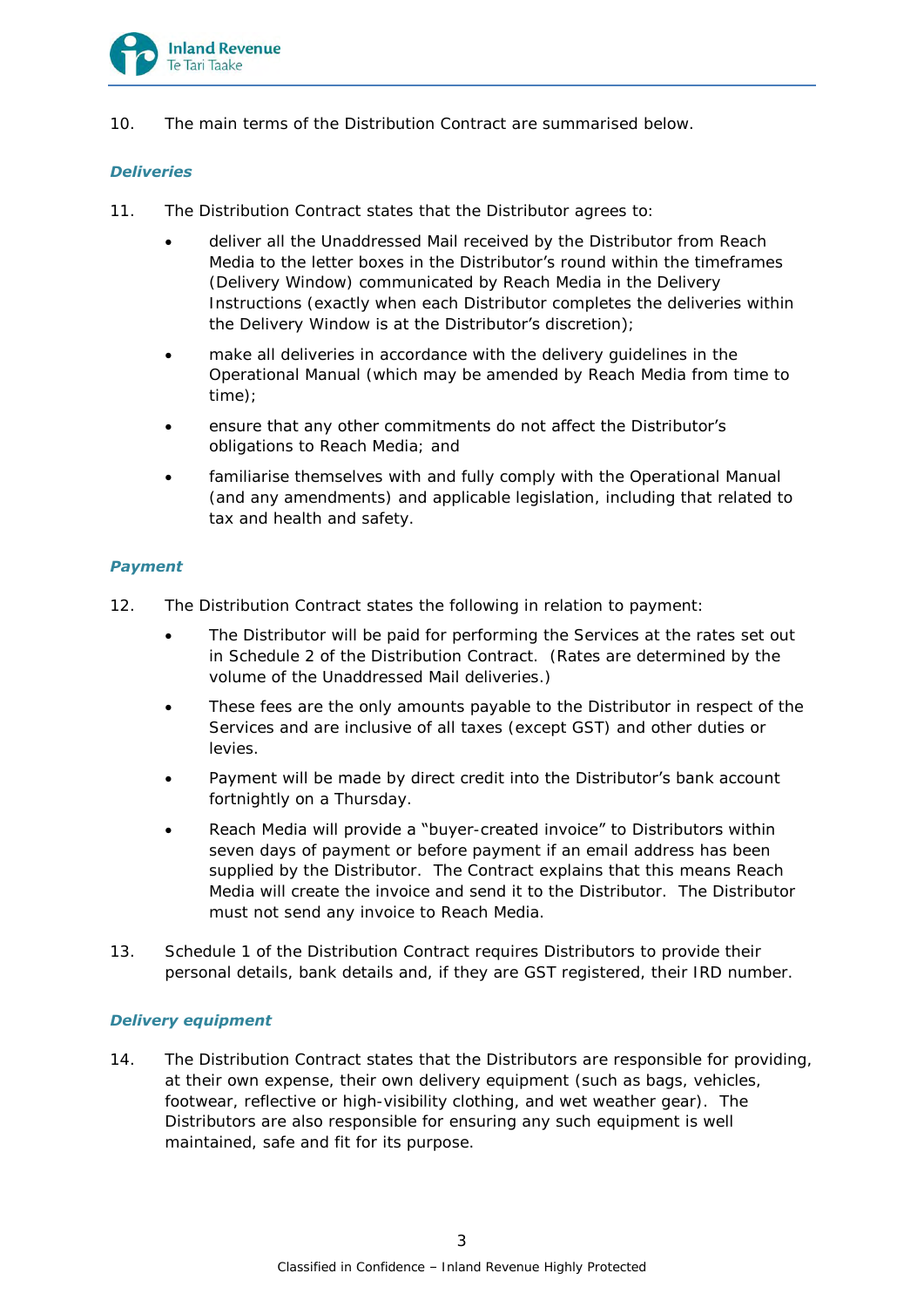

## *Taxation*

- 15. The Distribution Contract states the following in relation to taxation:
	- Distributors are responsible for paying their own taxes, duties and levies (including income tax, GST and Accident Compensation levies, if applicable), and any other income-related payments or deductions that may be legislated from time to time.
	- The Distributors will register for GST with Inland Revenue if required to do so and will advise Reach Media that they are GST registered. Reach Media will then provide them with a buyer-created tax invoice. Distributors must not send a GST tax invoice to Reach Media.

## *Termination of the Distribution Contract*

16. The Distribution Contract states that Reach Media or the Distributors may terminate the Distribution Contract for any reason by giving two weeks' notice in writing. However, Reach Media may terminate the Distribution Contract immediately without notice, if the Distributor is in serious breach of the Distribution Contract or the Operational Manual (and any amendments).

## *Status of contractor*

- 17. The Distribution Contract states the following in relation to the contractor status of Distributors:
	- The Distributor is engaged by Reach Media under a contract for services, which means they are an independent contractor. The Distribution Contract does not create an employment relationship between the Distributor and Reach Media.
	- The Distributor is free to accept other engagements or work while they are contracted by Reach Media.

## *Liability*

18. The Distribution Contract states that the Distributor will undertake the Services at their own risk. This means Reach Media will not be liable to the Distributor (or any other person) for any loss resulting from the Distributor's deliberate actions or negligence or where they breach any terms of the Distribution Contract or the Operational Manual (and any amendments).

## *Delivery options*

- 19. The Distribution Contract states the following in relation to delivery options:
	- It is the Distributor's responsibility to carry out the Services as required under the Distribution Contract.
	- If the Distributor is sick or unable to carry out the Services, then they need to arrange for someone else to do so. When they do this, the Distributor is responsible for any payment and all other obligations to others who assist them in this way.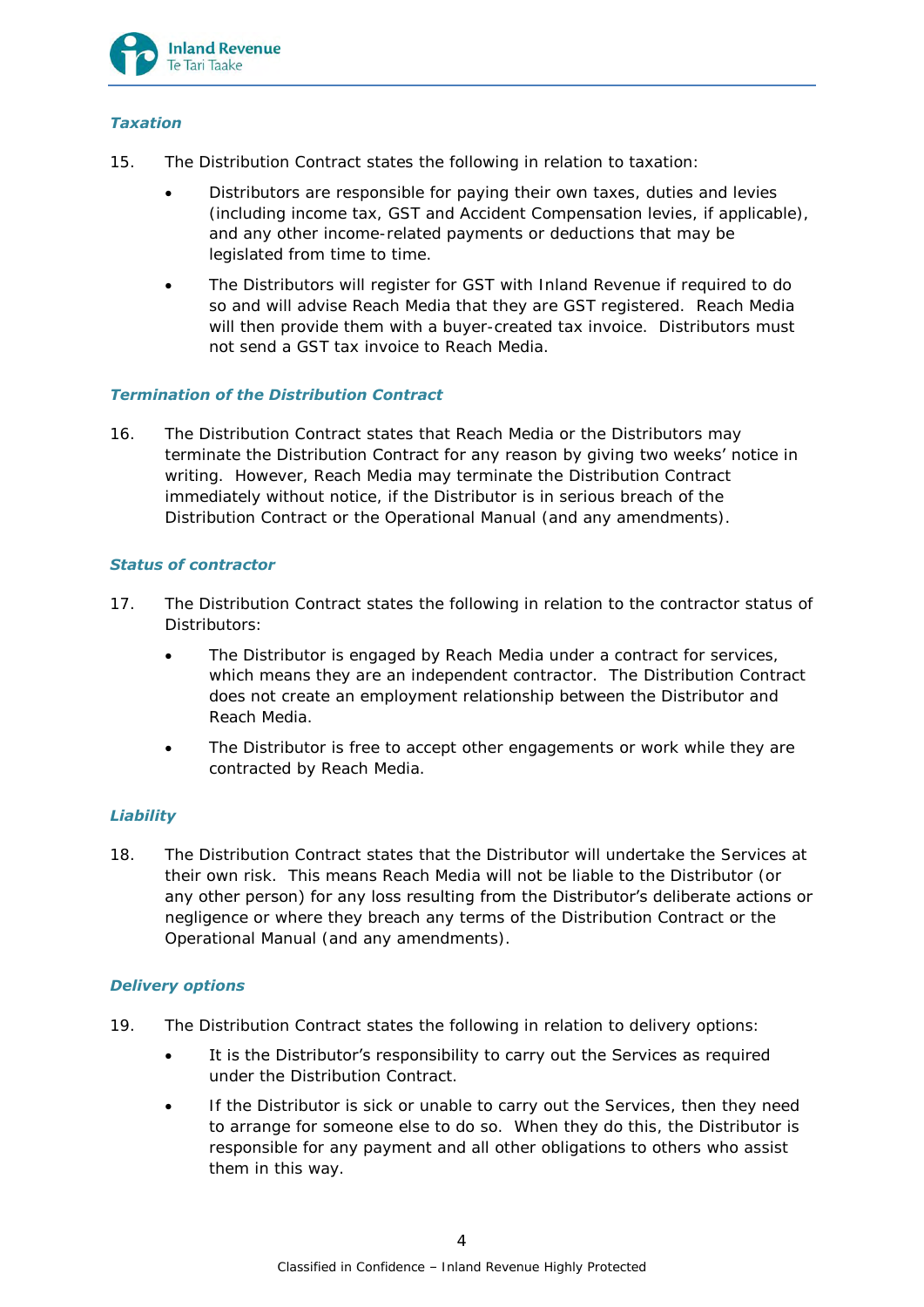

 If the Distributor is unable to meet their contractual obligations to ensure the Unaddressed Mail is delivered within the Delivery Window, they must notify their Delivery Supervisor immediately.

## *Frequency of deliveries*

20. The Distribution Contract states that Reach Media does not guarantee any minimum amount of deliveries because the volume of Unaddressed Mail available for distribution will vary, depending on the time of year and the requirements of Reach Media's clients.

## **Operational Manual**

- 21. The Operational Manual provides guidance and helpful information for Reach Media's contractors on the completion of their duties under the Distribution Contract. Reach Media may amend the Operational Manual at any time, and amendments will be identified to Distributors when they receive their Delivery Instructions. The Operational Manual is divided into two sections, the first of which is applicable only to Distributors.
- 22. Section One of the Operational Manual covers:
	- the role of the Delivery Supervisor;
	- understanding the round map;
	- receiving the Unaddressed Mail for delivery;
	- understanding the Delivery Instructions;
	- **•** preparing and delivering Unaddressed Mail;
	- confirming delivery;
	- health and safety matters;
	- understanding the fortnightly invoice; and
	- important things Distributors should do and not do when carrying out their obligations under the Distribution Contract.
- 23. Section Two of the Operational Manual is applicable to all of Reach Media's contractors and provides that Distributors and their families may be ineligible to enter competitions advertised in Unaddressed Mail delivered by Distributors.

## **How the Taxation Laws apply to the Arrangement**

The Taxation Laws apply to the Arrangement as follows:

- a) For the purposes of the PAYE rules, any payment made to a Distributor by Reach Media under the Distribution Contract will not be "salary or wages" or "extra pay" or a "schedular payment" within the meaning of those terms as defined in ss RD 5, RD 7 and RD 8.
- b) For the purpose of s DA 2(4), any payment made to a Distributor by Reach Media under the Distribution Contract will not be "income from employment".